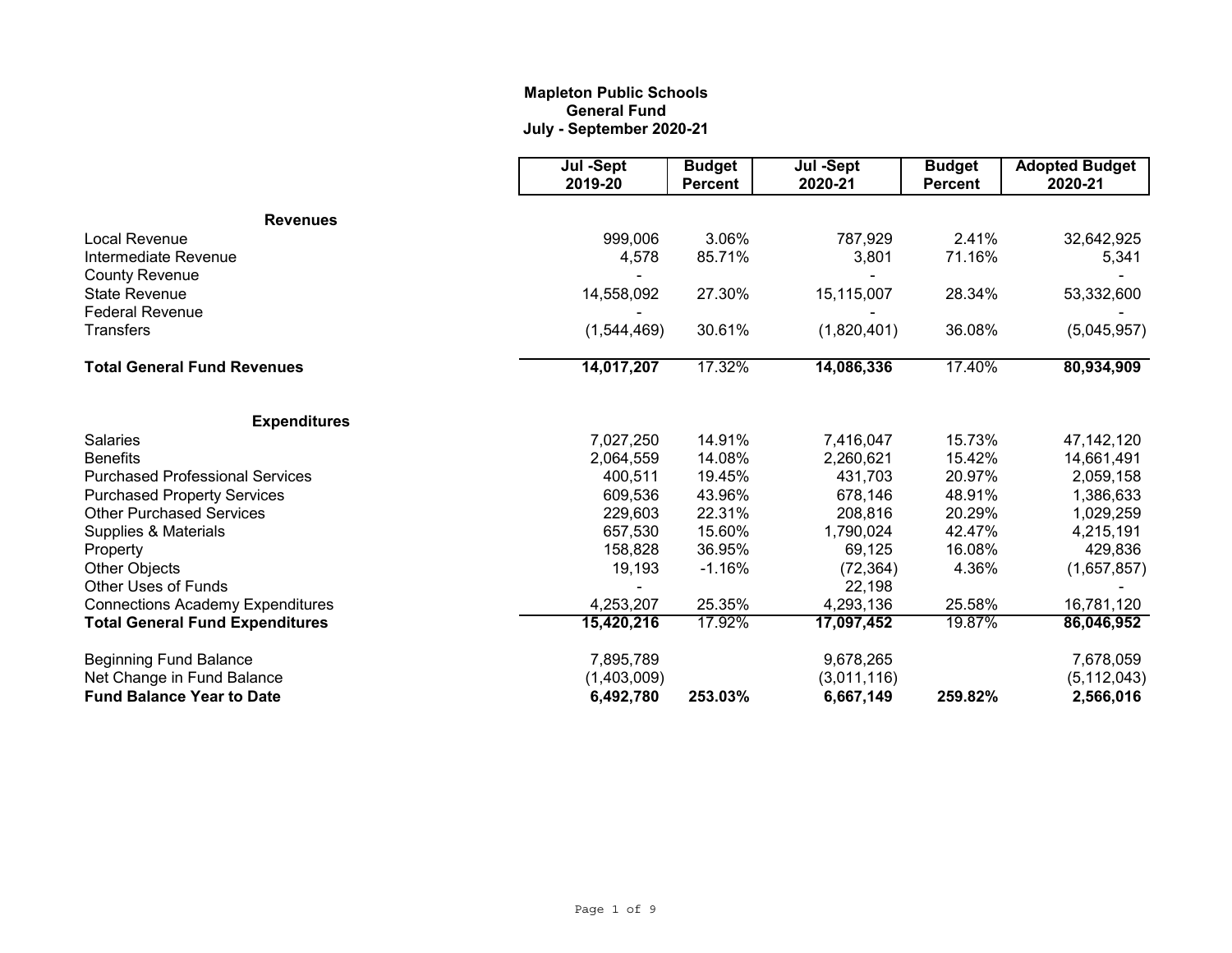# **July - September 2020-21 Mapleton Public Schools Risk Management Fund**

|                                                | Jul -Sept<br>2019-20 | <b>Budget</b><br><b>Percent</b> | Jul -Sept<br>2020-21 | <b>Budget</b>  | <b>Adopted Budget</b><br>2020-21 |
|------------------------------------------------|----------------------|---------------------------------|----------------------|----------------|----------------------------------|
|                                                |                      |                                 |                      | <b>Percent</b> |                                  |
| <b>Revenues</b>                                |                      |                                 |                      |                |                                  |
| Local Revenue                                  | 105                  | 5.86%                           | 1,394                | 77.51%         | 1,799                            |
| Intermediate Revenue                           |                      |                                 |                      |                |                                  |
| <b>State Revenue</b>                           |                      |                                 |                      |                |                                  |
| <b>Federal Revenue</b>                         |                      |                                 |                      |                |                                  |
| <b>Transfers</b>                               | 1,064,569            | 131.77%                         | 1,228,058            | 152.00%        | 807,918                          |
| <b>Total Risk Management Fund Revenues</b>     | 1,064,674            | 131.49%                         | 1,229,452            | 151.84%        | 809,717                          |
| <b>Expenditures</b>                            |                      |                                 |                      |                |                                  |
| <b>Salaries</b>                                |                      |                                 |                      |                |                                  |
| <b>Benefits</b>                                |                      |                                 |                      |                |                                  |
| <b>Purchased Professional Services</b>         |                      | 34.18%                          |                      | 0.00%          | 11                               |
| <b>Purchased Property Services</b>             | 1,574                | 7.87%                           |                      | 0.00%          | 20,000                           |
| <b>Other Purchased Services</b>                | 1,064,569            | 83.33%                          | 1,285,058            | 100.59%        | 1,277,482                        |
| Supplies & Materials                           |                      |                                 |                      |                |                                  |
| Property                                       |                      |                                 |                      |                |                                  |
| <b>Other Objects</b>                           |                      |                                 |                      |                |                                  |
| Other Uses of Funds                            |                      |                                 |                      |                |                                  |
| <b>Total Risk Management Fund Expenditures</b> | 1,066,147            | 82.17%                          | 1,285,058            | 99.04%         | 1,297,493                        |
| <b>Beginning Fund Balance</b>                  | 403,164              |                                 | 848,583              |                | 317,823                          |
| Net Change in Fund Balance                     | (1, 473)             |                                 | (55,606)             |                | (487, 776)                       |
| <b>Fund Balance Year to Date</b>               | 401,691              | $-236.35%$                      | 792,977              | -466.59%       | (169, 953)                       |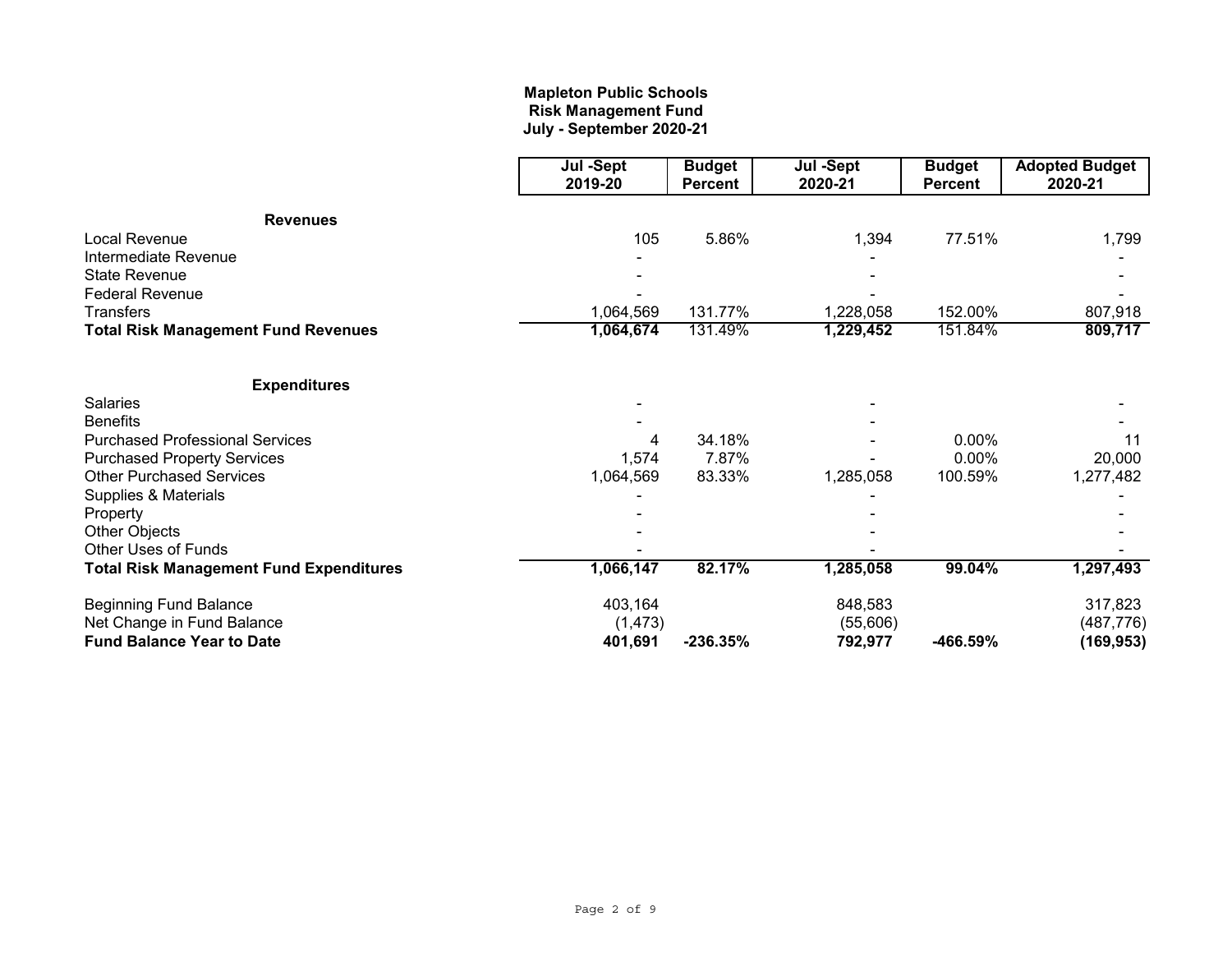# **Mapleton Public Schools Colorado Preschool Fund July - September 2020-21**

|                                                   | Jul -Sept | <b>Budget</b>  | Jul -Sept      | <b>Budget</b>  | <b>Adopted Budget</b> |
|---------------------------------------------------|-----------|----------------|----------------|----------------|-----------------------|
|                                                   | 2019-20   | <b>Percent</b> | 2020-21        | <b>Percent</b> | 2020-21               |
| <b>Revenues</b>                                   |           |                |                |                |                       |
| Local Revenue                                     | 80,448    | 16.05%         | 62,913         | 12.55%         | 501,100               |
| Intermediate Revenue                              |           |                |                |                |                       |
| <b>State Revenue</b>                              | 4,799     |                |                |                |                       |
| <b>Federal Revenue</b>                            |           |                |                |                |                       |
| <b>Transfers</b>                                  | 479,900   | 15.68%         | 534,343        | 17.46%         | 3,060,673             |
| <b>Total Colorado Preschool Fund Revenues</b>     | 565,147   | 15.87%         | 597,256        | 16.77%         | 3,561,773             |
| <b>Expenditures</b>                               |           |                |                |                |                       |
| <b>Salaries</b>                                   | 292,389   | 11.14%         | 334,192        | 12.74%         | 2,623,649             |
| <b>Benefits</b>                                   | 89,061    | 11.46%         | 103,993        | 13.38%         | 777,007               |
| <b>Purchased Professional Services</b>            | 6,281     | 12.79%         | 4,409          | 8.98%          | 49,100                |
| <b>Purchased Property Services</b>                |           |                |                |                |                       |
| <b>Other Purchased Services</b>                   | 41        | 0.68%          | $\overline{2}$ | 0.04%          | 6,000                 |
| Supplies & Materials                              | 4,728     | 5.63%          | 2,689          | 3.20%          | 84,017                |
| Property                                          |           | $0.00\%$       |                | 0.00%          | 10,000                |
| Other Objects                                     | 9,077     | 75.65%         | 8,972          | 74.76%         | 12,000                |
| <b>Other Uses of Funds</b>                        |           |                |                |                |                       |
| <b>Total Colorado Preschool Fund Expenditures</b> | 401,577   | 11.27%         | 454,257        | 12.75%         | 3,561,773             |
| <b>Beginning Fund Balance</b>                     | 275,258   |                | 80,815         |                | 198,624               |
| Net Change in Fund Balance                        | 163,570   |                | 142,999        |                |                       |
| <b>Fund Balance Year to Date</b>                  | 438,828   | 220.93%        | 223,813        | 112.68%        | 198,624               |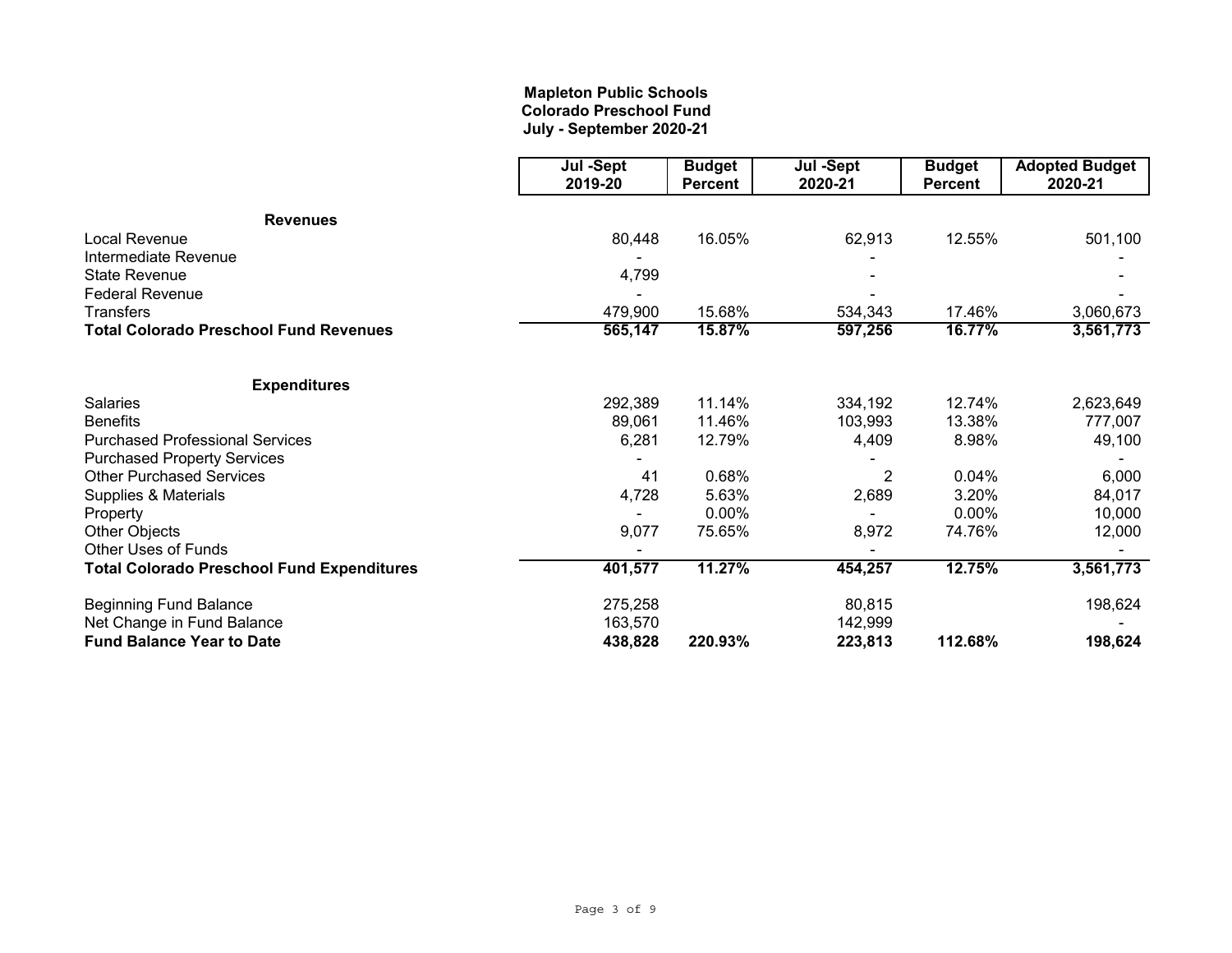# **Mapleton Public Schools Nutrition Services Fund July - September 2020-21**

|                                                   | Jul -Sept<br>2019-20         | <b>Budget</b><br><b>Percent</b> | Jul -Sept<br>2020-21 | <b>Budget</b><br><b>Percent</b> | <b>Adopted Budget</b><br>2020-21 |
|---------------------------------------------------|------------------------------|---------------------------------|----------------------|---------------------------------|----------------------------------|
| <b>Revenues</b>                                   |                              |                                 |                      |                                 |                                  |
| <b>Local Revenue</b>                              | 74,303                       | 13.86%                          | 13,116               | 2.45%                           | 535,930                          |
| Intermediate Revenue                              |                              |                                 |                      |                                 |                                  |
| <b>State Revenue</b>                              | 10,936                       | 11.06%                          |                      | 0.00%                           | 98,850                           |
| <b>Federal Revenue</b>                            | 414,808                      | 17.44%                          | 422,368              | 17.75%                          | 2,379,019                        |
| <b>Transfers</b>                                  |                              |                                 |                      |                                 |                                  |
| <b>Total Nutrition Services Fund Revenues</b>     | 500,046<br>16.59%<br>435,483 | 14.45%                          | 3,013,799            |                                 |                                  |
| <b>Expenditures</b>                               |                              |                                 |                      |                                 |                                  |
| <b>Salaries</b>                                   | 199,022                      | 16.79%                          | 174,029              | 14.68%                          | 1,185,384                        |
| <b>Benefits</b>                                   | 58,910                       | 16.78%                          | 52,798               | 15.04%                          | 350,973                          |
| <b>Purchased Professional Services</b>            | 32,832                       | 64.86%                          | 32,251               | 63.71%                          | 50,619                           |
| <b>Purchased Property Services</b>                | 10,492                       | 21.48%                          | 8,886                | 18.19%                          | 48,836                           |
| <b>Other Purchased Services</b>                   | 2,761                        | 25.75%                          | 744                  | 6.94%                           | 10,720                           |
| Supplies & Materials                              | 191,164                      | 15.73%                          | 142,140              | 11.69%                          | 1,215,587                        |
| Property                                          | 957                          | 210.25%                         |                      | 0.00%                           | 455                              |
| Other Objects                                     | 1,556                        | 0.30%                           | 925                  | 0.18%                           | 526,000                          |
| <b>Other Uses of Funds</b>                        |                              |                                 |                      |                                 |                                  |
| <b>Total Nutrition Services Fund Expenditures</b> | 497,693                      | 14.69%                          | 411,771              | 12.15%                          | 3,388,574                        |
| <b>Beginning Fund Balance</b>                     | 1,607,647                    |                                 | 1,306,445            |                                 | 1,151,240                        |
| Net Change in Fund Balance                        | 2,353                        |                                 | 23,712               |                                 | (374, 775)                       |
| <b>Fund Balance Year to Date</b>                  | 1,610,000                    | 207.35%                         | 1,330,157            | 171.31%                         | 776,465                          |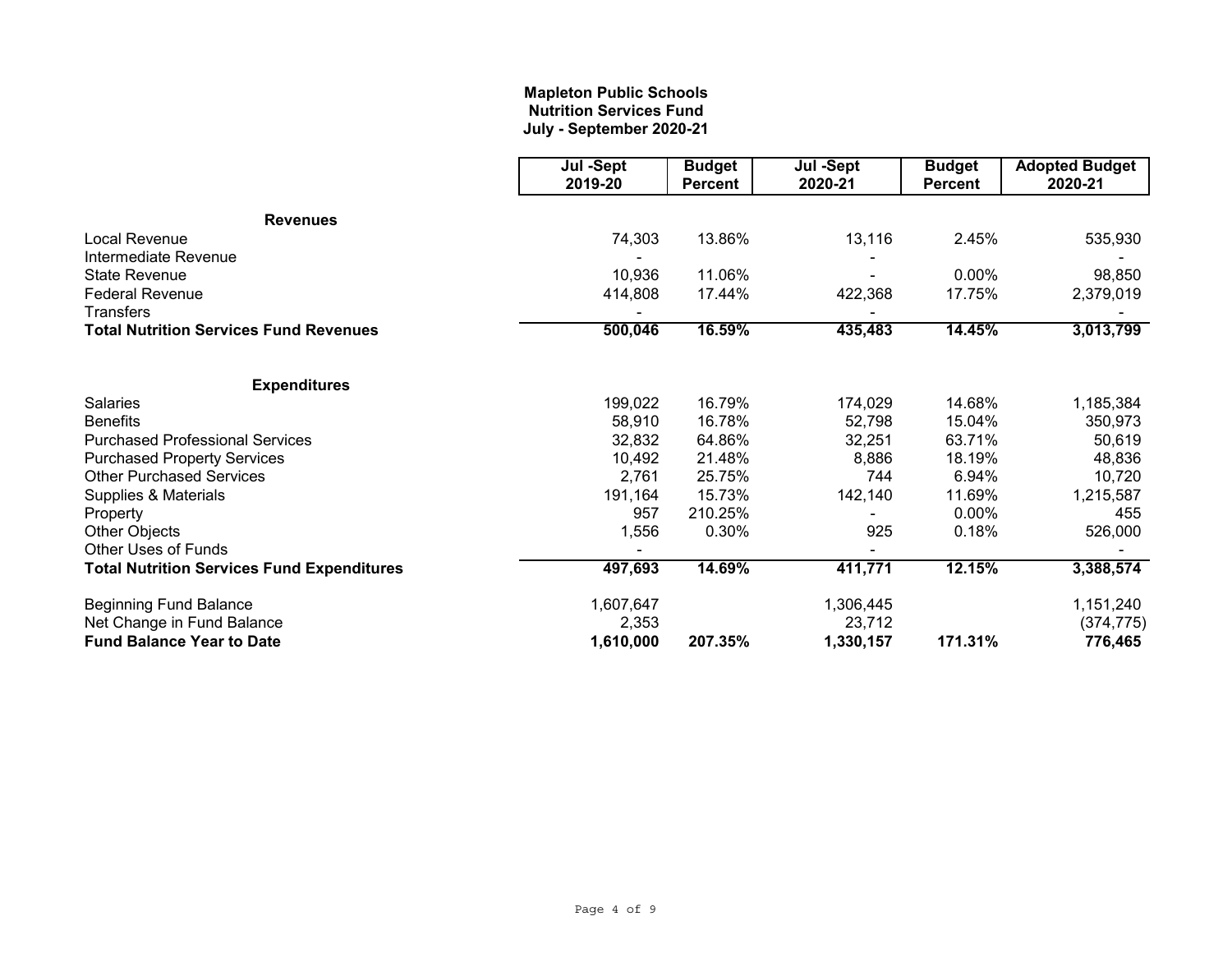# **Mapleton Public Schools Grants Fund July - September 2020-21**

|                                                                | Jul -Sept<br>2019-20           | <b>Budget</b><br><b>Percent</b> | Jul -Sept<br>2020-21   | <b>Budget</b><br><b>Percent</b> | <b>Adopted Budget</b><br>2020-21 |
|----------------------------------------------------------------|--------------------------------|---------------------------------|------------------------|---------------------------------|----------------------------------|
| <b>Revenues</b>                                                |                                |                                 |                        |                                 |                                  |
| Local Revenue                                                  | 45,000                         | 100.00%                         | 9,683                  | 21.52%                          | 45,000                           |
| Intermediate Revenue                                           |                                |                                 |                        |                                 |                                  |
| <b>State Revenue</b>                                           | 478,850                        | 87.61%                          | 170,350                | 31.17%                          | 546,580                          |
| <b>Federal Revenue</b>                                         | 54,038                         | 1.16%                           | 3,578,689              | 76.97%                          | 4,649,169                        |
| <b>Transfers</b>                                               |                                |                                 |                        |                                 |                                  |
| <b>Total Grants Fund Revenues</b>                              | 577,888<br>11.03%<br>3,758,722 | 71.72%                          | 5,240,749              |                                 |                                  |
| <b>Expenditures</b>                                            |                                |                                 |                        |                                 |                                  |
| Salaries                                                       | 319,776                        | 17.57%                          | 610,226                | 33.53%                          | 1,819,770                        |
| <b>Benefits</b>                                                | 90,380                         | 17.03%                          | 163,809                | 30.86%                          | 530,794                          |
| <b>Purchased Professional Services</b>                         | 65,055                         | 14.63%                          | 119,532                | 26.88%                          | 444,748                          |
| <b>Purchased Property Services</b>                             | 8,484                          | 40.41%                          |                        | $0.00\%$                        | 20,992                           |
| <b>Other Purchased Services</b>                                | 22,809                         | 20.46%                          | 2,456                  | 2.20%                           | 111,462                          |
| Supplies & Materials                                           | 29,434                         | 2.03%                           | 1,055,077              | 72.72%                          | 1,450,915                        |
| Property                                                       |                                | 0.00%                           | 1,722,153              | 41072.89%                       | 4,193                            |
| Other Objects                                                  | 10,100                         | 1.18%                           | 109,000                | 12.71%                          | 857,877                          |
| <b>Other Uses of Funds</b>                                     |                                |                                 |                        |                                 |                                  |
| <b>Total Grants Fund Expenditures</b>                          | 546,038                        | 10.42%                          | 3,782,254              | 72.17%                          | 5,240,749                        |
| <b>Beginning Fund Balance</b>                                  |                                |                                 |                        |                                 |                                  |
| Net Change in Fund Balance<br><b>Fund Balance Year to Date</b> | 31,850<br>31,850               | N/A                             | (23, 532)<br>(23, 532) | N/A                             |                                  |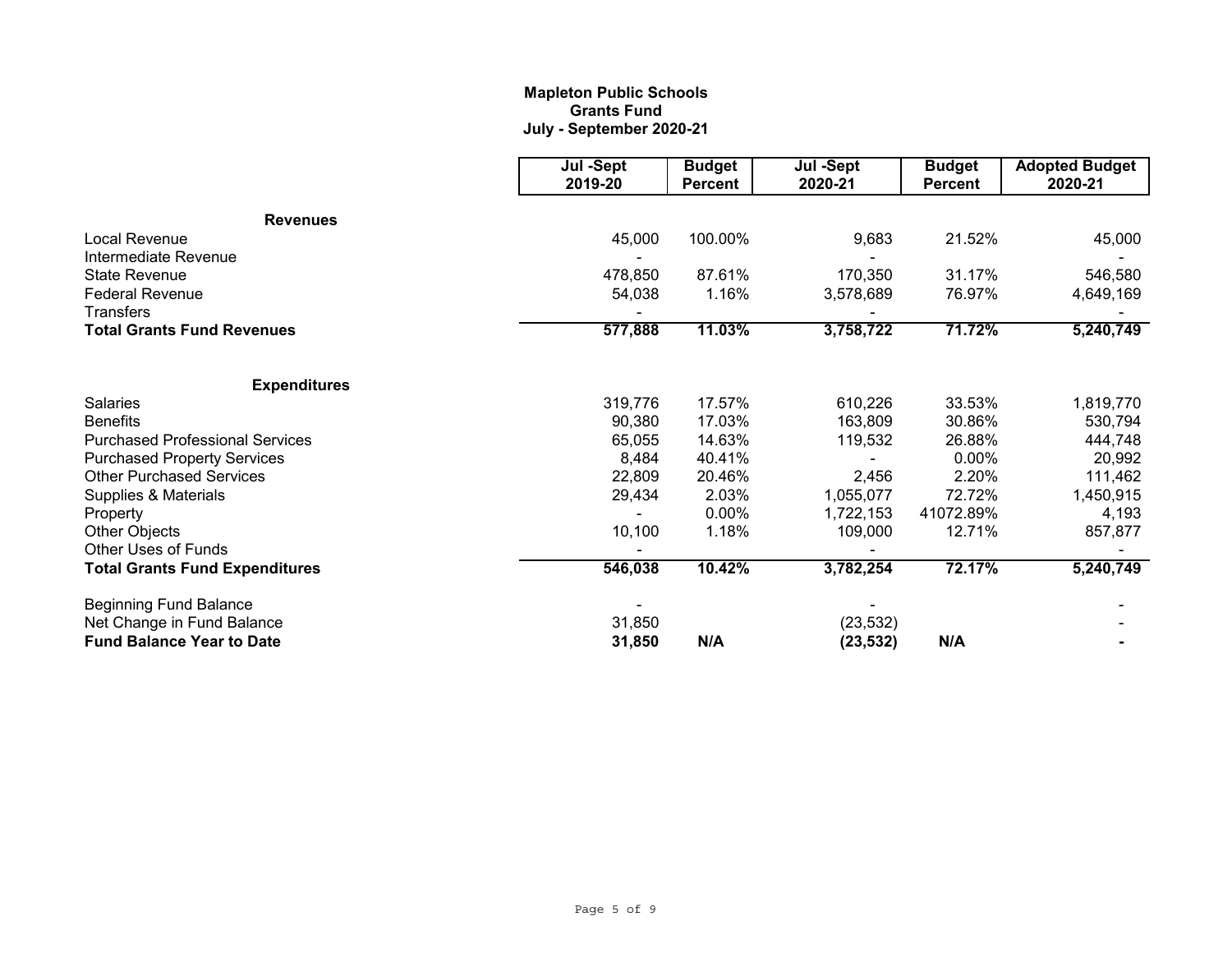# **July - September 2020-21 Mapleton Public Schools Student Actvities Fund**

|                                                  | Jul -Sept<br>2019-20 | <b>Budget</b> | Jul -Sept<br>2020-21<br><b>Percent</b> | <b>Budget</b><br><b>Percent</b> | <b>Adopted Budget</b><br>2020-21 |
|--------------------------------------------------|----------------------|---------------|----------------------------------------|---------------------------------|----------------------------------|
|                                                  |                      |               |                                        |                                 |                                  |
| <b>Revenues</b>                                  |                      |               |                                        |                                 |                                  |
| <b>Local Revenue</b>                             | 64,864               | 26.27%        | 8,069                                  | 3.27%                           | 246,950                          |
| Intermediate Revenue                             |                      |               |                                        |                                 |                                  |
| <b>State Revenue</b>                             |                      |               |                                        |                                 |                                  |
| <b>Federal Revenue</b>                           |                      |               |                                        |                                 |                                  |
| <b>Transfers</b>                                 |                      |               |                                        |                                 |                                  |
| <b>Total Student Actvities Fund Revenues</b>     | 64,864               | 26.27%        | 8,069                                  | 3.27%                           | 246,950                          |
| <b>Expenditures</b>                              |                      |               |                                        |                                 |                                  |
| <b>Salaries</b>                                  |                      |               |                                        |                                 |                                  |
| <b>Benefits</b>                                  |                      |               |                                        |                                 |                                  |
| <b>Purchased Professional Services</b>           |                      | 0.00%         |                                        | 0.00%                           | 401                              |
| <b>Purchased Property Services</b>               | 2,191                | 73.04%        |                                        | 0.00%                           | 3,000                            |
| <b>Other Purchased Services</b>                  | 230                  | 0.83%         |                                        | $0.00\%$                        | 27,690                           |
| Supplies & Materials                             | 31,387               | 14.57%        | 2,037                                  | 0.95%                           | 215,459                          |
| Property                                         |                      |               |                                        |                                 |                                  |
| Other Objects                                    | 125                  | 31.25%        |                                        | 0.00%                           | 400                              |
| <b>Other Uses of Funds</b>                       |                      |               |                                        |                                 |                                  |
| <b>Total Student Actvities Fund Expenditures</b> | 33,933               | 13.74%        | 2,037                                  | 0.82%                           | 246,950                          |
| <b>Beginning Fund Balance</b>                    | 277,618              |               | 291,341                                |                                 | 265,629                          |
| Net Change in Fund Balance                       | 30,931               |               | 6,033                                  |                                 |                                  |
| <b>Fund Balance Year to Date</b>                 | 308,549              | 116.16%       | 297,374                                | 111.95%                         | 265,629                          |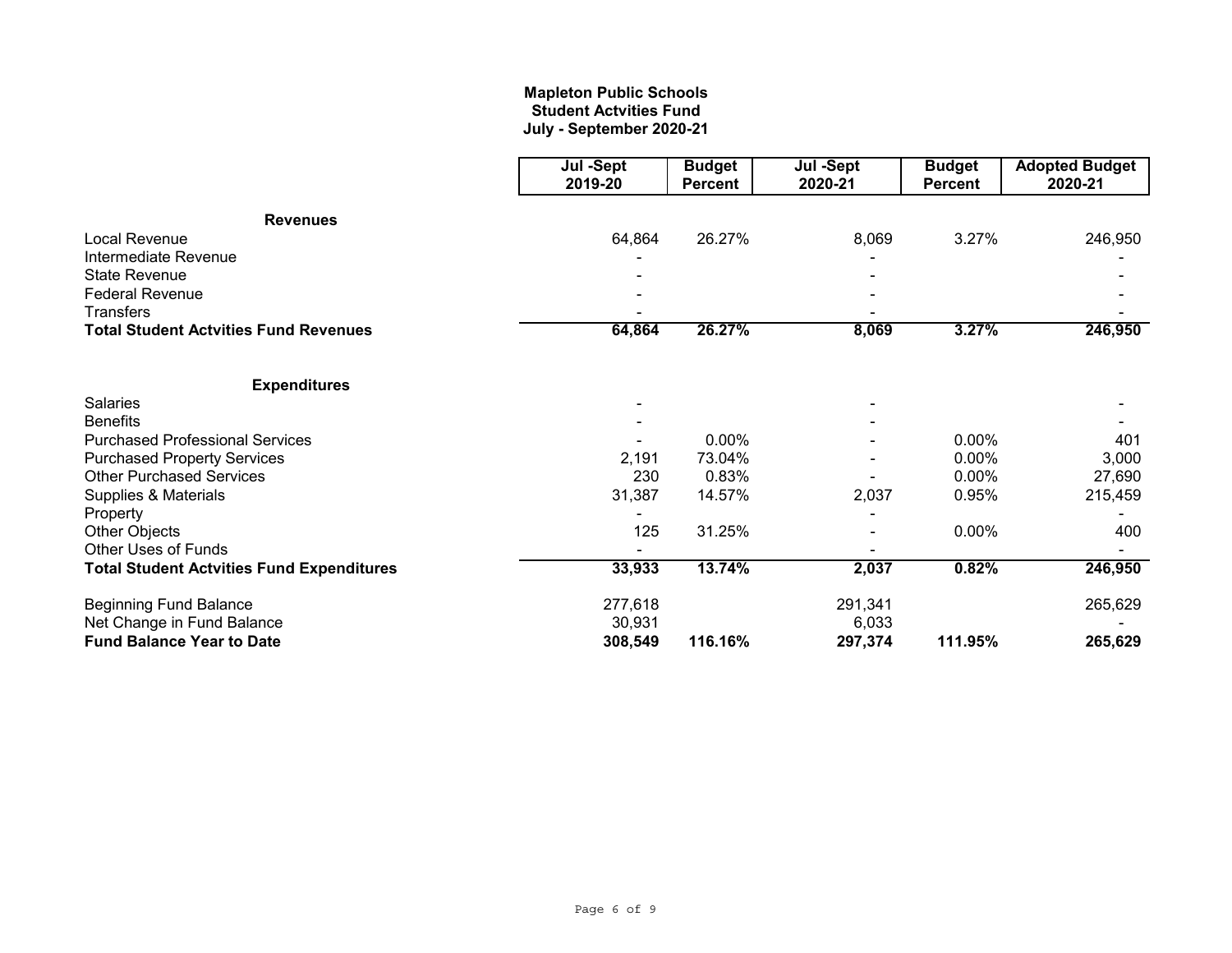# **Mapleton Public Schools Bond Redemption Fund July - September 2020-21**

|                                                | Jul -Sept  | <b>Budget</b>  | Jul -Sept | <b>Budget</b>  | <b>Adopted Budget</b> |
|------------------------------------------------|------------|----------------|-----------|----------------|-----------------------|
|                                                | 2019-20    | <b>Percent</b> | 2020-21   | <b>Percent</b> | 2020-21               |
| <b>Revenues</b>                                |            |                |           |                |                       |
| Local Revenue                                  | 47,776     | 0.38%          | 9,030     | 0.07%          | 12,472,000            |
| Intermediate Revenue                           |            |                |           |                |                       |
| <b>State Revenue</b>                           |            |                |           |                |                       |
| <b>Federal Revenue</b>                         |            |                |           |                |                       |
| <b>Other Financing Sources</b>                 |            |                |           |                |                       |
| <b>Total Bond Redemption Fund Revenues</b>     | 47,776     | 0.38%          | 9,030     | 0.07%          | 12,472,000            |
| <b>Expenditures</b>                            |            |                |           |                |                       |
| <b>Salaries</b>                                |            |                |           |                |                       |
| <b>Benefits</b>                                |            |                |           |                |                       |
| <b>Purchased Professional Services</b>         | 605        | 7.03%          | 300       | 3.49%          | 8,600                 |
| <b>Purchased Property Services</b>             |            |                |           |                |                       |
| <b>Other Purchased Services</b>                |            |                |           |                |                       |
| Supplies & Materials                           |            |                |           |                |                       |
| Property                                       |            |                |           |                |                       |
| Other Objects                                  |            | 0.00%          |           | 0.00%          | 7,491,782             |
| Other Uses of Funds                            |            | 0.00%          |           | 0.00%          | 4,831,960             |
| <b>Total Bond Redemption Fund Expenditures</b> | 605        | $0.00\%$       | 300       | $0.00\%$       | 12,332,342            |
| <b>Beginning Fund Balance</b>                  | 10,745,886 |                | 9,454,684 |                | 10,775,969            |
| Net Change in Fund Balance                     | 47,171     |                | 8,730     |                | 139,658               |
| <b>Fund Balance Year to Date</b>               | 10,793,057 | 98.88%         | 9,463,414 | 86.70%         | 10,915,627            |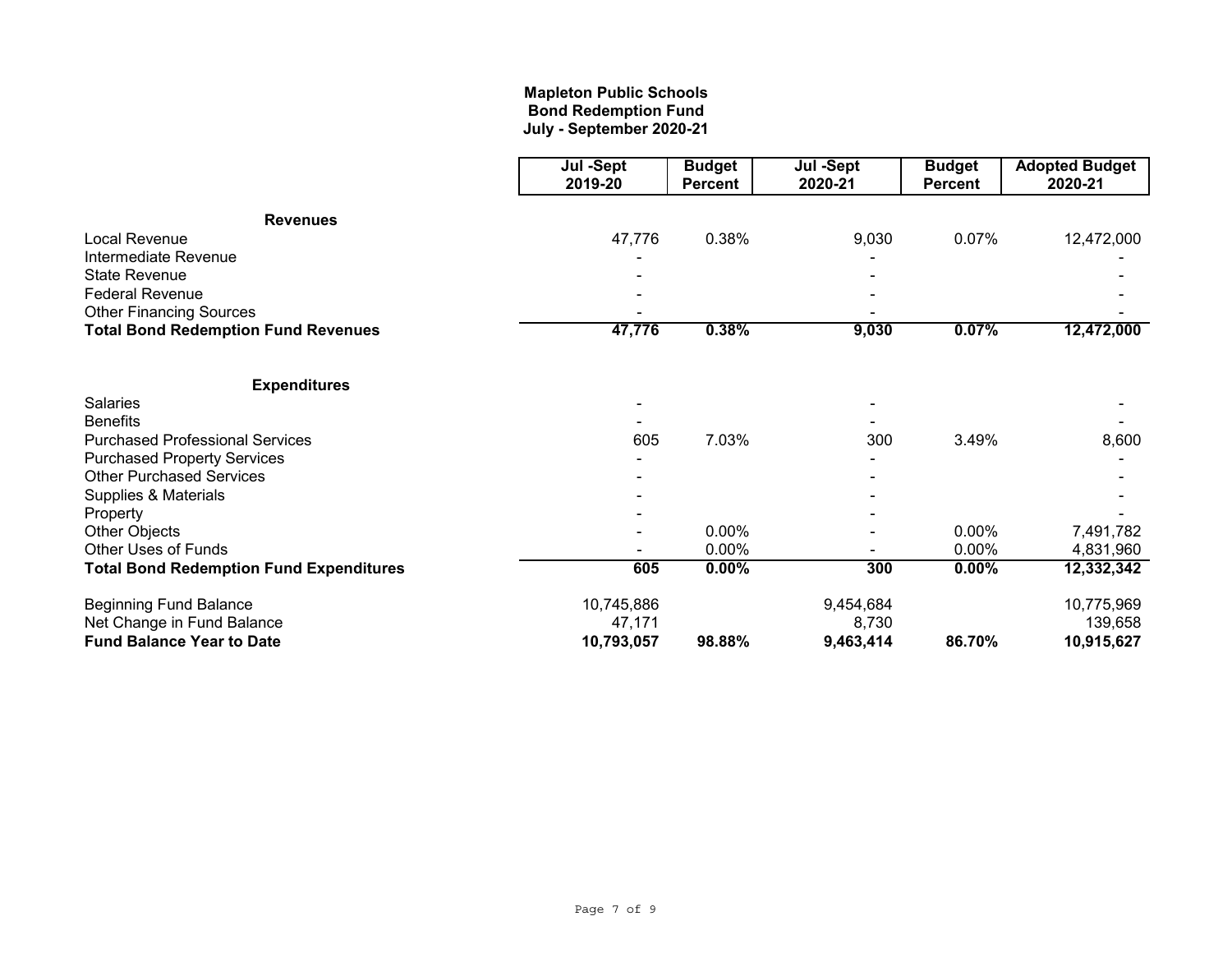# **Mapleton Public Schools Building Fund July - September 2020-21**

|                                         | Jul -Sept<br>2019-20 | <b>Budget</b><br><b>Percent</b> | Jul -Sept<br>2020-21 | <b>Budget</b><br><b>Percent</b> | <b>Adopted Budget</b><br>2020-21 |
|-----------------------------------------|----------------------|---------------------------------|----------------------|---------------------------------|----------------------------------|
| <b>Revenues</b>                         |                      |                                 |                      |                                 |                                  |
| Local Revenue                           | 156,281              |                                 | 25,452               |                                 |                                  |
| Intermediate Revenue                    |                      |                                 |                      |                                 |                                  |
| <b>State Revenue</b>                    | 137,117              | 1.40%                           | 499,053              | 5.08%                           | 9,817,582                        |
| <b>Federal Revenue</b>                  |                      |                                 |                      |                                 |                                  |
| <b>Other Financing Sources</b>          |                      |                                 |                      |                                 |                                  |
| <b>Total Building Fund Revenues</b>     | 293,398              | 2.99%                           | 524,505              | 5.34%                           | 9,817,582                        |
| <b>Expenditures</b>                     |                      |                                 |                      |                                 |                                  |
| <b>Salaries</b>                         | 168,087              |                                 |                      |                                 |                                  |
| <b>Benefits</b>                         | 46,194               |                                 |                      |                                 |                                  |
| <b>Purchased Professional Services</b>  | 1,642                |                                 | 10,970               |                                 |                                  |
| <b>Purchased Property Services</b>      | 1,484,660            | 19.04%                          | 397,236              | 5.09%                           | 7,798,035                        |
| <b>Other Purchased Services</b>         |                      |                                 |                      |                                 |                                  |
| Supplies & Materials                    | 63,765               |                                 | 69,038               |                                 |                                  |
| Property                                | 3,947,294            | 12.11%                          | 4,576,740            | 14.04%                          | 32,599,716                       |
| Other Objects                           | 36                   |                                 |                      |                                 |                                  |
| <b>Other Uses of Funds</b>              |                      |                                 |                      |                                 |                                  |
| <b>Total Building Fund Expenditures</b> | 5,711,679            | 14.14%                          | 5,053,984            | 12.51%                          | 40,397,751                       |
| <b>Beginning Fund Balance</b>           | 34,221,259           |                                 | 40,165,685           |                                 | 31,190,717                       |
| Net Change in Fund Balance              | (5,418,281)          |                                 | (4,529,479)          |                                 | (30, 580, 169)                   |
| <b>Fund Balance Year to Date</b>        | 28,802,978           | 4717.56%                        | 35,636,206           | 5836.76%                        | 610,548                          |